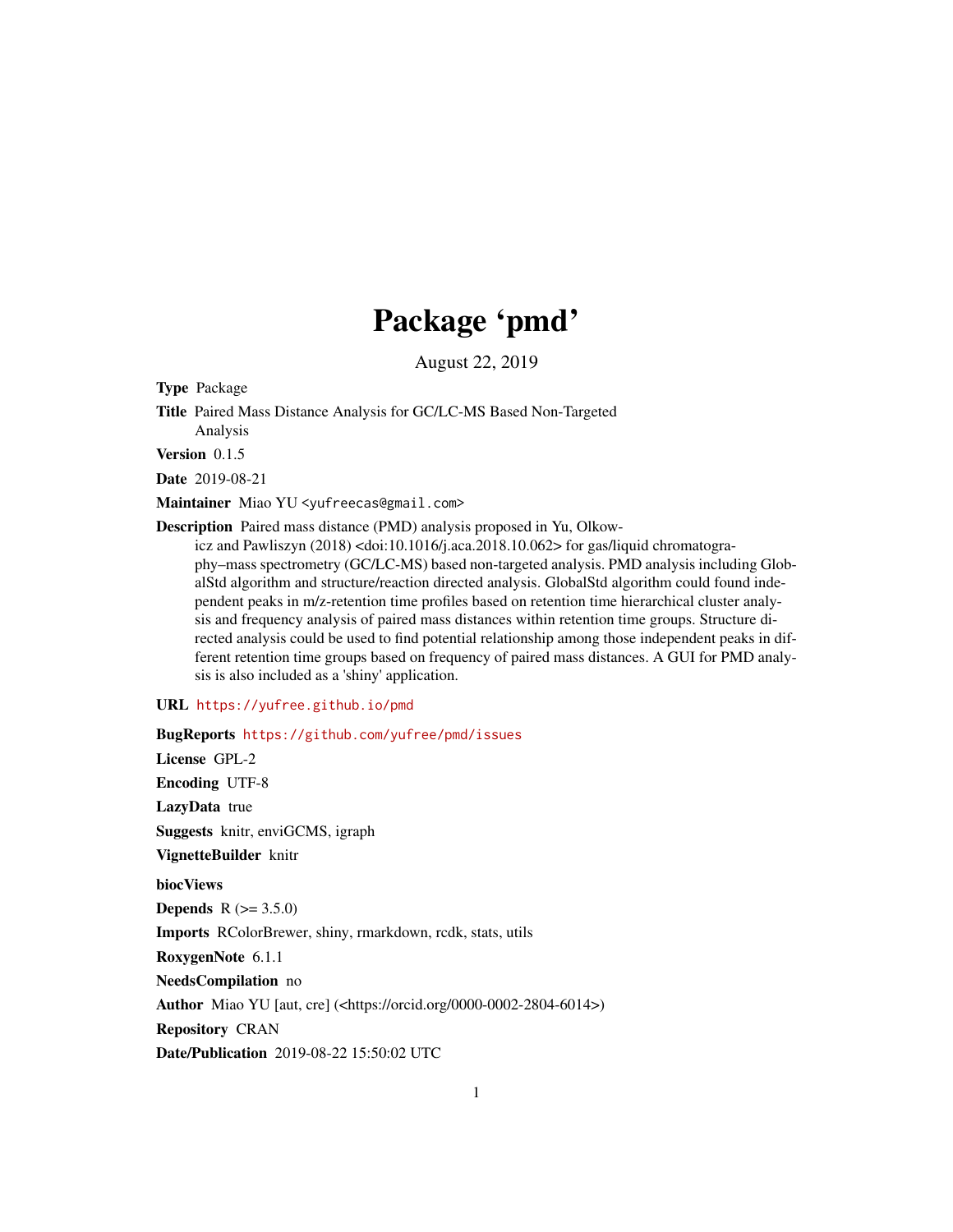# <span id="page-1-0"></span>R topics documented:

|  |  |  |  |  |  |  |  |  |  |  |  |  |  |  |  |  |  |  |  | $\overline{2}$  |
|--|--|--|--|--|--|--|--|--|--|--|--|--|--|--|--|--|--|--|--|-----------------|
|  |  |  |  |  |  |  |  |  |  |  |  |  |  |  |  |  |  |  |  | 3               |
|  |  |  |  |  |  |  |  |  |  |  |  |  |  |  |  |  |  |  |  | $\overline{4}$  |
|  |  |  |  |  |  |  |  |  |  |  |  |  |  |  |  |  |  |  |  | $\overline{4}$  |
|  |  |  |  |  |  |  |  |  |  |  |  |  |  |  |  |  |  |  |  | 5               |
|  |  |  |  |  |  |  |  |  |  |  |  |  |  |  |  |  |  |  |  | 6               |
|  |  |  |  |  |  |  |  |  |  |  |  |  |  |  |  |  |  |  |  | $\overline{7}$  |
|  |  |  |  |  |  |  |  |  |  |  |  |  |  |  |  |  |  |  |  | 8               |
|  |  |  |  |  |  |  |  |  |  |  |  |  |  |  |  |  |  |  |  | 9               |
|  |  |  |  |  |  |  |  |  |  |  |  |  |  |  |  |  |  |  |  | 10              |
|  |  |  |  |  |  |  |  |  |  |  |  |  |  |  |  |  |  |  |  | $\overline{10}$ |
|  |  |  |  |  |  |  |  |  |  |  |  |  |  |  |  |  |  |  |  | -11             |
|  |  |  |  |  |  |  |  |  |  |  |  |  |  |  |  |  |  |  |  |                 |
|  |  |  |  |  |  |  |  |  |  |  |  |  |  |  |  |  |  |  |  |                 |
|  |  |  |  |  |  |  |  |  |  |  |  |  |  |  |  |  |  |  |  | -13             |
|  |  |  |  |  |  |  |  |  |  |  |  |  |  |  |  |  |  |  |  |                 |
|  |  |  |  |  |  |  |  |  |  |  |  |  |  |  |  |  |  |  |  |                 |
|  |  |  |  |  |  |  |  |  |  |  |  |  |  |  |  |  |  |  |  |                 |
|  |  |  |  |  |  |  |  |  |  |  |  |  |  |  |  |  |  |  |  |                 |
|  |  |  |  |  |  |  |  |  |  |  |  |  |  |  |  |  |  |  |  |                 |
|  |  |  |  |  |  |  |  |  |  |  |  |  |  |  |  |  |  |  |  | 17              |
|  |  |  |  |  |  |  |  |  |  |  |  |  |  |  |  |  |  |  |  | 17              |
|  |  |  |  |  |  |  |  |  |  |  |  |  |  |  |  |  |  |  |  |                 |
|  |  |  |  |  |  |  |  |  |  |  |  |  |  |  |  |  |  |  |  |                 |
|  |  |  |  |  |  |  |  |  |  |  |  |  |  |  |  |  |  |  |  |                 |
|  |  |  |  |  |  |  |  |  |  |  |  |  |  |  |  |  |  |  |  | 20              |

getchain *Get reaction chain for specific mass to charge ratio*

# Description

Get reaction chain for specific mass to charge ratio

# Usage

```
getchain(list, diff, mass, accuracy = 4, ...)
```

| list     | a list with mart profile                                   |
|----------|------------------------------------------------------------|
| diff     | paired mass distance(s) of interests                       |
| mass     | a specific mass for known compound or a vector of masses   |
| accuracy | measured mass or mass to charge ratio in digits, default 4 |
|          | other parameters for getpmd                                |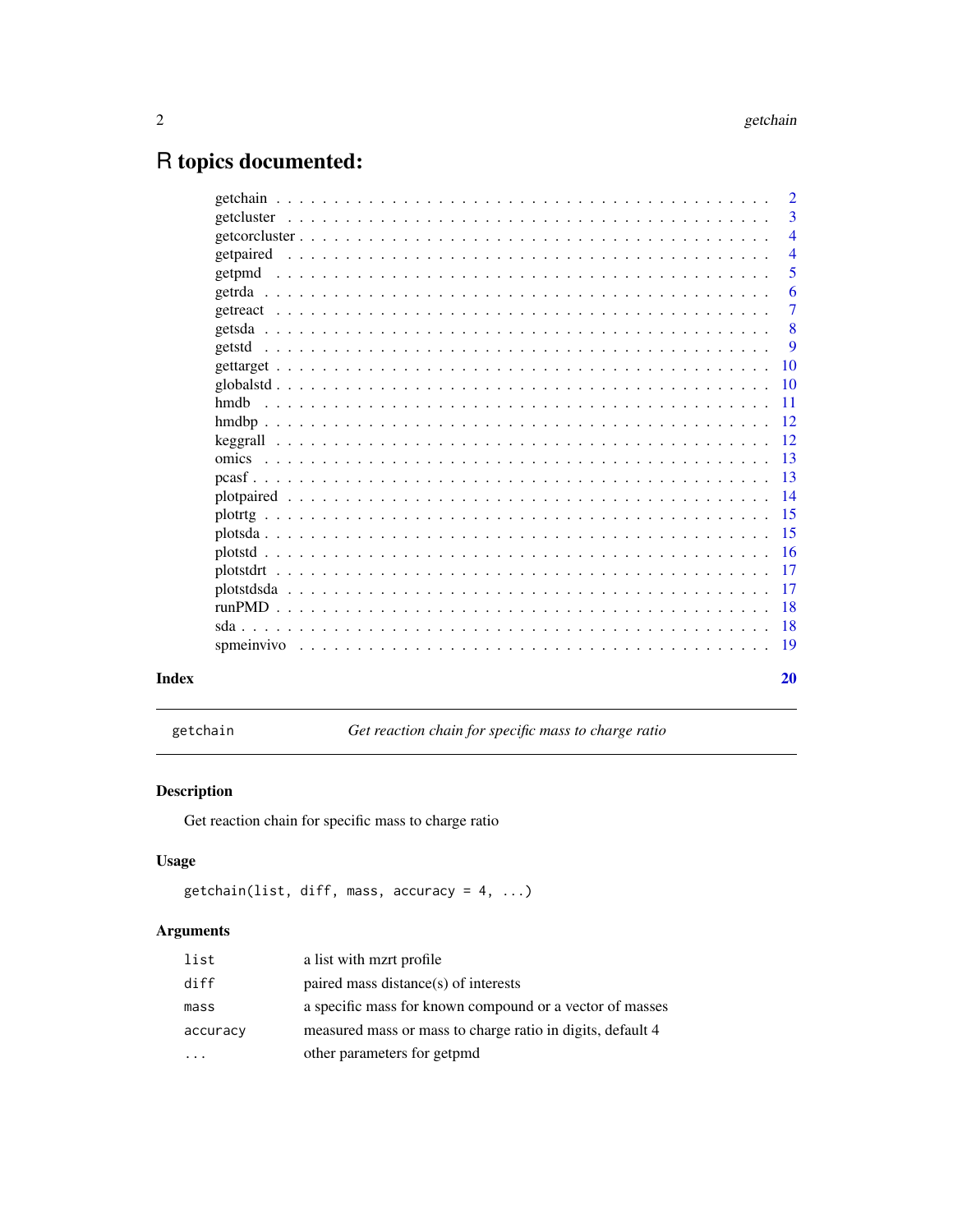#### <span id="page-2-0"></span>getcluster 3

#### Value

a list with mzrt profile and reaction chain dataframe

#### Examples

```
data(spmeinvivo)
# check metabolites of C18H39NO
pmd <- getchain(spmeinvivo,diff = c(2.02,14.02,15.99),mass = 286.3101)
```
#### Description

Get Pseudo-Spectrum as peaks cluster based on pmd analysis.

#### Usage

getcluster(list, corcutoff = NULL, accuracy = 4)

#### Arguments

| list      | a list from getstd function                                |
|-----------|------------------------------------------------------------|
| corcutoff | cutoff of the correlation coefficient, default NULL        |
| accuracy  | measured mass or mass to charge ratio in digits, default 4 |

#### Value

list with Pseudo-Spectrum index

#### See Also

[getpaired](#page-3-1),[getstd](#page-8-1),[plotstd](#page-15-1)

```
data(spmeinvivo)
re <- getpaired(spmeinvivo)
re <- getstd(re)
cluster <- getcluster(re)
```
getcluster *Get Pseudo-Spectrum as peaks cluster based on pmd analysis.*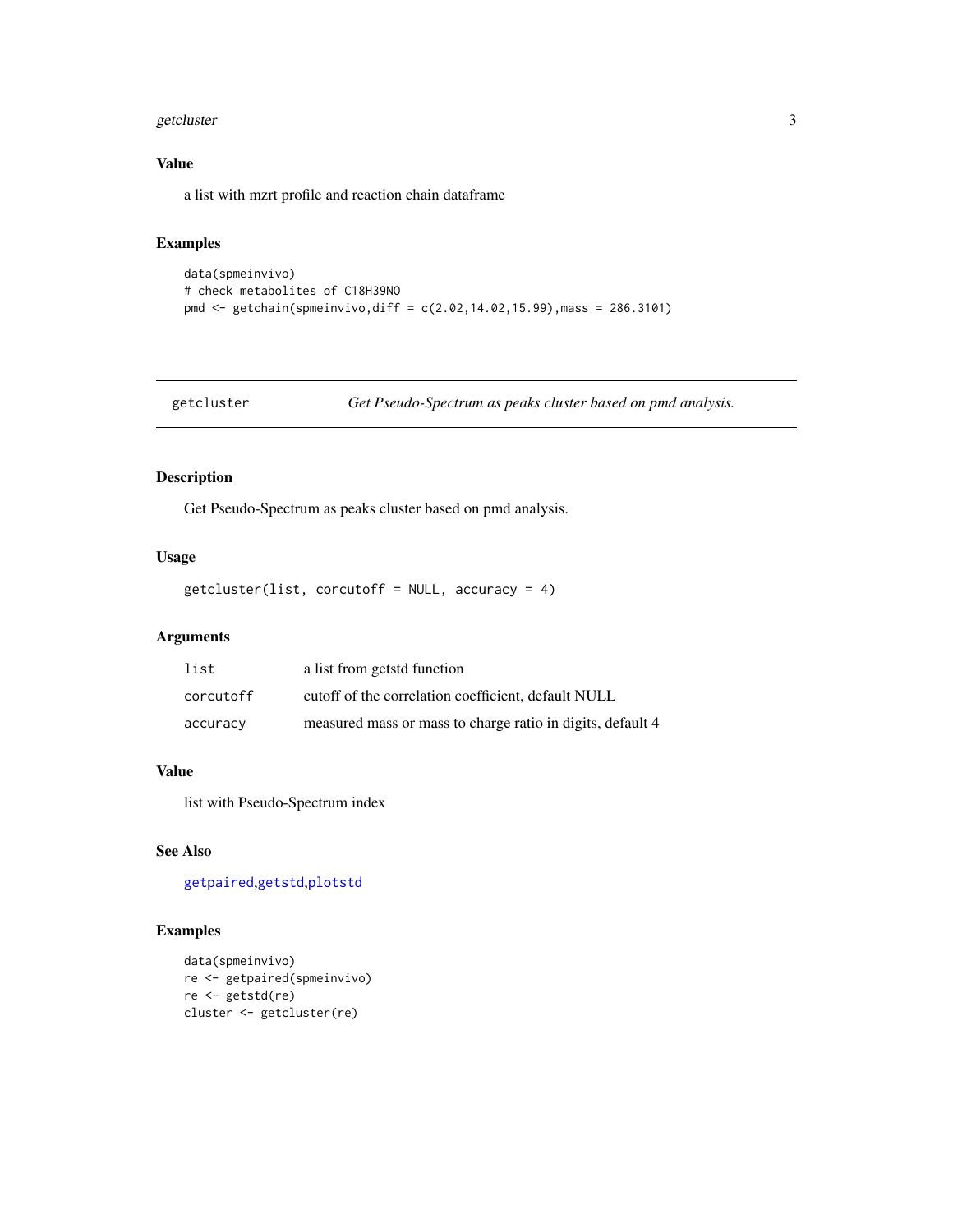<span id="page-3-0"></span>

Get Pseudo-Spectrum as peaks cluster based on correlation analysis.

#### Usage

```
getcorcluster(list, corcutoff = 0.9, rtcutoff = 10, accuracy = 4)
```
#### Arguments

| list      | a list with peaks intensity                                |
|-----------|------------------------------------------------------------|
| corcutoff | cutoff of the correlation coefficient, default 0.9         |
| rtcutoff  | cutoff of the distances in cluster, default 10             |
| accuracy  | measured mass or mass to charge ratio in digits, default 4 |

#### Value

list with Pseudo-Spectrum index

#### Examples

```
data(spmeinvivo)
cluster <- getcorcluster(spmeinvivo)
```
<span id="page-3-1"></span>

| getpaired |
|-----------|
|           |
|           |

Filter ions/peaks based on retention time hierarchical clustering, *paired mass distances(PMD) and PMD frequency analysis.*

#### Description

Filter ions/peaks based on retention time hierarchical clustering, paired mass distances(PMD) and PMD frequency analysis.

#### Usage

```
getpaired(list, rtcutoff = 10, ng = NULL, digits = 2, accuracy = 4)
```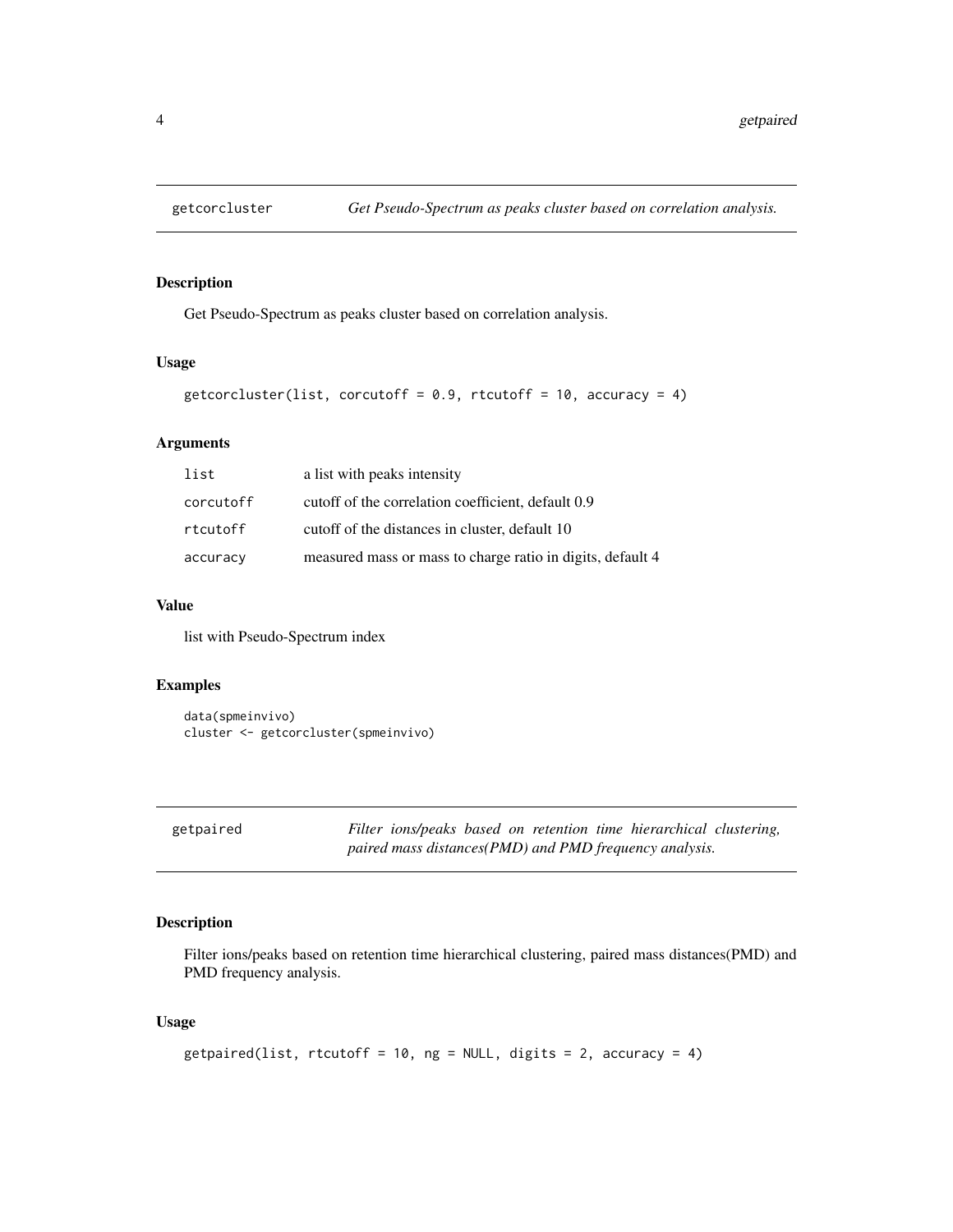#### <span id="page-4-0"></span>getpmd 55 to 55 and 55 and 55 and 55 and 55 and 55 and 55 and 55 and 55 and 55 and 55 and 55 and 55 and 55 and 55 and 55 and 55 and 55 and 55 and 55 and 55 and 55 and 55 and 55 and 55 and 55 and 55 and 55 and 55 and 55 and

### Arguments

| list     | a list with mzrt profile                                                                  |
|----------|-------------------------------------------------------------------------------------------|
| rtcutoff | cutoff of the distances in retention time hierarchical clustering analysis, default<br>10 |
| ng       | cutoff of global PMD's retention time group numbers, default NULL                         |
| digits   | mass or mass to charge ratio accuracy for pmd, default 2                                  |
| accuracy | measured mass or mass to charge ratio in digits, default 4                                |

#### Value

list with tentative isotope, multi-chargers, adducts, and neutral loss peaks' index, retention time clusters.

#### See Also

[getstd](#page-8-1),[getsda](#page-7-1),[plotpaired](#page-13-1)

#### Examples

```
data(spmeinvivo)
pmd <- getpaired(spmeinvivo)
```
<span id="page-4-1"></span>getpmd *Get pmd for specific reaction*

# Description

Get pmd for specific reaction

#### Usage

```
getpmd(list, pmd, rtcutoff = 10, corcutoff = NULL, digits = 2,
  accuracy = 4)
```

| list      | a list with mart profile                                                                  |
|-----------|-------------------------------------------------------------------------------------------|
| pmd       | a specific paired mass distances                                                          |
| rtcutoff  | cutoff of the distances in retention time hierarchical clustering analysis, default<br>10 |
| corcutoff | cutoff of the correlation coefficient, default NULL                                       |
| digits    | mass or mass to charge ratio accuracy for pmd, default 2                                  |
| accuracy  | measured mass or mass to charge ratio in digits, default 4                                |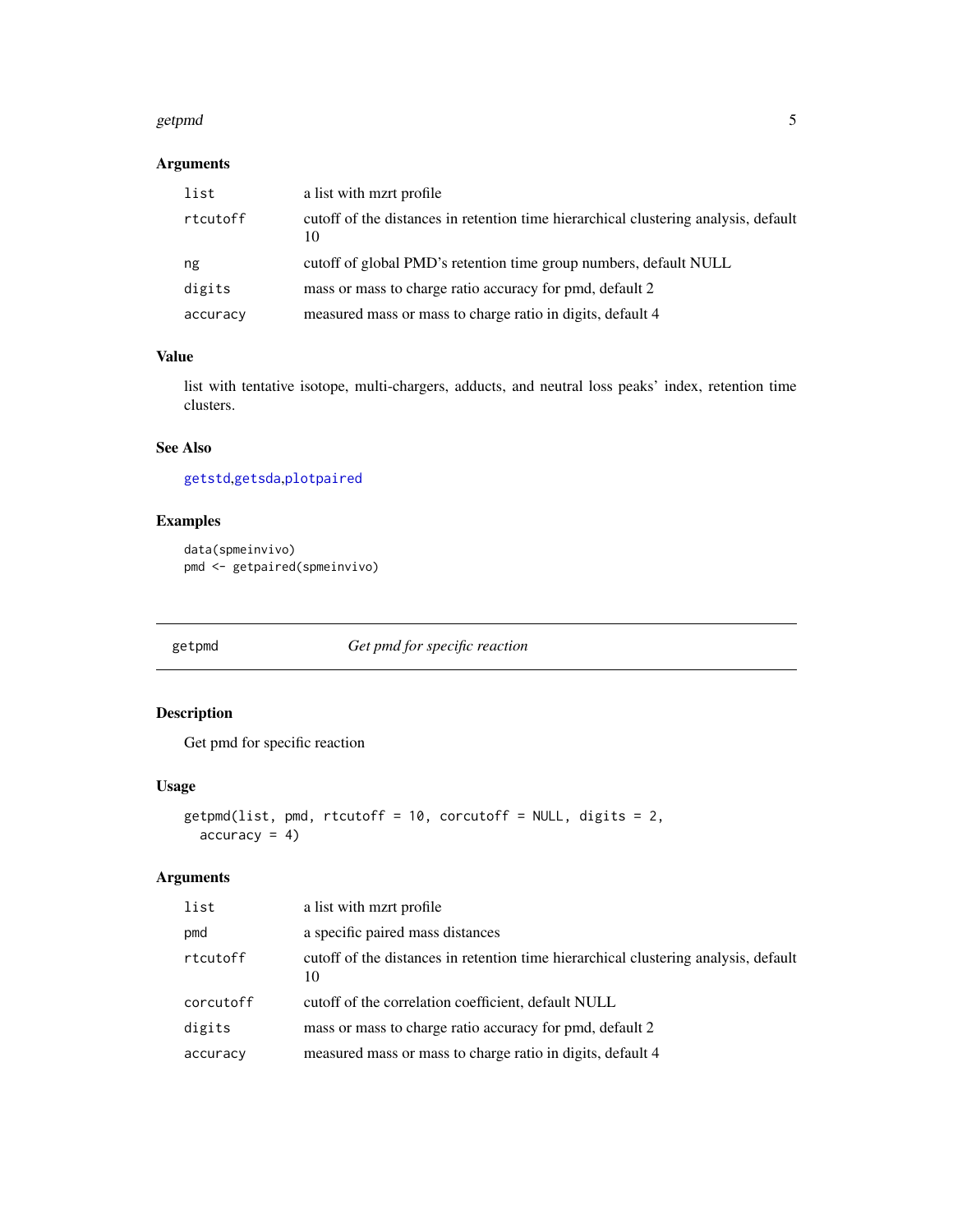#### <span id="page-5-0"></span>Value

list with paired peaks for specific pmd.

#### See Also

[getpaired](#page-3-1),[getstd](#page-8-1),[getsda](#page-7-1),[getrda](#page-5-1)

#### Examples

```
data(spmeinvivo)
pmd <- getpmd(spmeinvivo,pmd=15.99)
```
<span id="page-5-1"></span>getrda *Perform structure/reaction directed analysis for mass only.*

#### Description

Perform structure/reaction directed analysis for mass only.

#### Usage

getrda(mz, freqcutoff = 10, digits = 3, top = 20, formula = NULL)

#### Arguments

| mz         | numeric vector for independant mass or mass to charge ratio. Mass to charge<br>ratio from GlobalStd algorithm is suggested. Isomers would be excluded auto-<br>mately |
|------------|-----------------------------------------------------------------------------------------------------------------------------------------------------------------------|
| fregcutoff | pmd frequency cutoff for structures or reactions, default 10                                                                                                          |
| digits     | mass or mass to charge ratio accuracy for pmd, default 3                                                                                                              |
| top        | top n pmd frequency cutoff when the frequencos is too small for large data set                                                                                        |
| formula    | vector for formula when you don't have mass or mass to charge ratio data                                                                                              |

#### Value

logical matrix with row as the same order of mz or formula and column as high freqency pmd group

#### See Also

[getsda](#page-7-1)

```
data(spmeinvivo)
pmd <- getpaired(spmeinvivo)
std <- getstd(pmd)
sda <- getrda(spmeinvivo$mz[std$stdmassindex])
```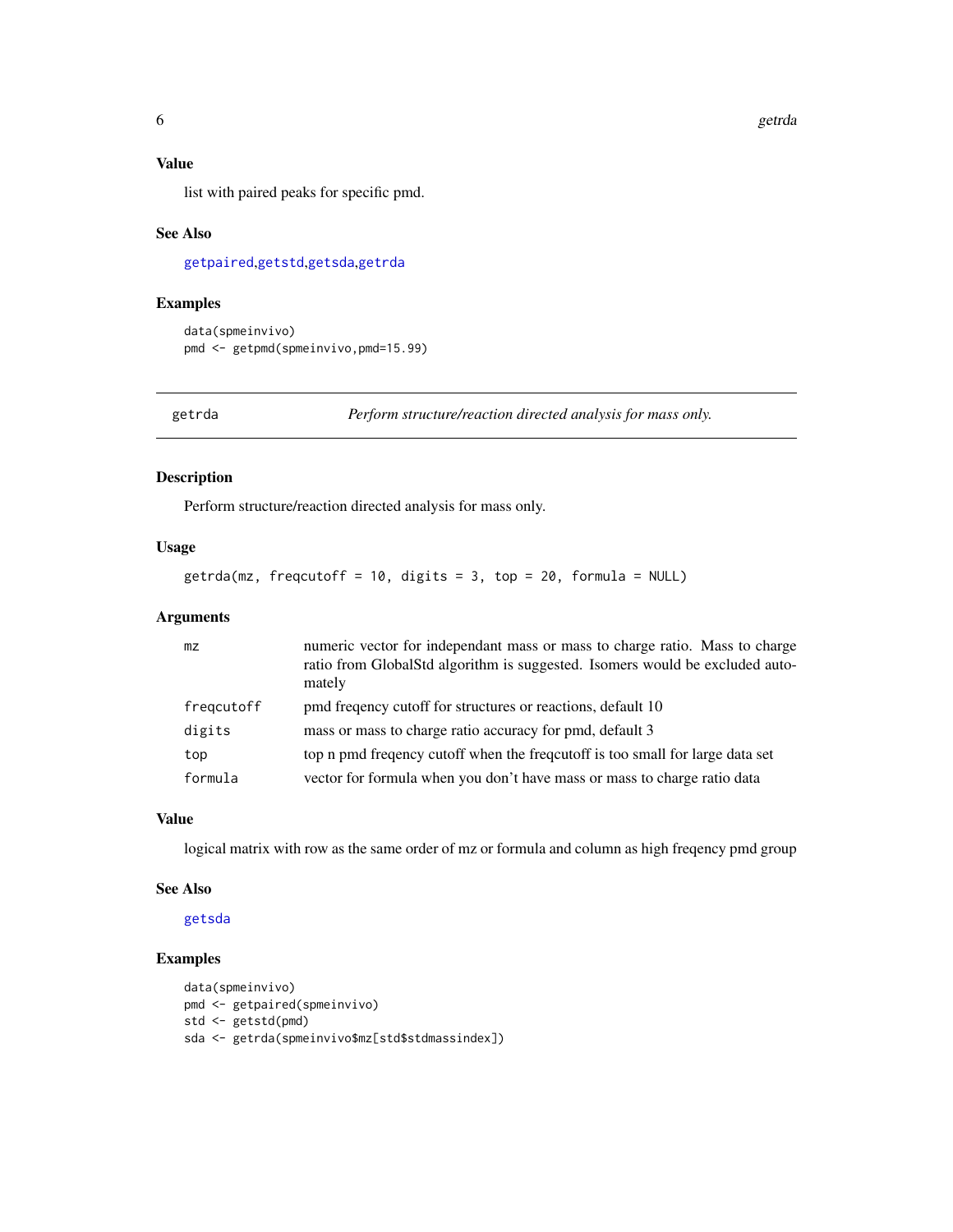<span id="page-6-0"></span>

Get quantitative paired peaks list for specific reaction/pmd

#### Usage

```
getreact(list, pmd, rtcutoff = 10, digits = 2, accuracy = 4,
 ratiocv = 30, ...)
```
#### Arguments

| list     | a list with mzrt profile and data                                                         |
|----------|-------------------------------------------------------------------------------------------|
| pmd      | a specific paired mass distances                                                          |
| rtcutoff | cutoff of the distances in retention time hierarchical clustering analysis, default<br>10 |
| digits   | mass or mass to charge ratio accuracy for pmd, default 2                                  |
| accuracy | measured mass or mass to charge ratio in digits, default 4                                |
| ratiocv  | ratio cv cutoff for quantitative paired peaks, default 30                                 |
| .        | other parameters for getpmd                                                               |

#### Value

list with quantitative paired peaks.

# See Also

[getpaired](#page-3-1),[getstd](#page-8-1),[getsda](#page-7-1),[getrda](#page-5-1),[getpmd](#page-4-1),

```
data(spmeinvivo)
pmd <- getreact(spmeinvivo,pmd=15.99)
```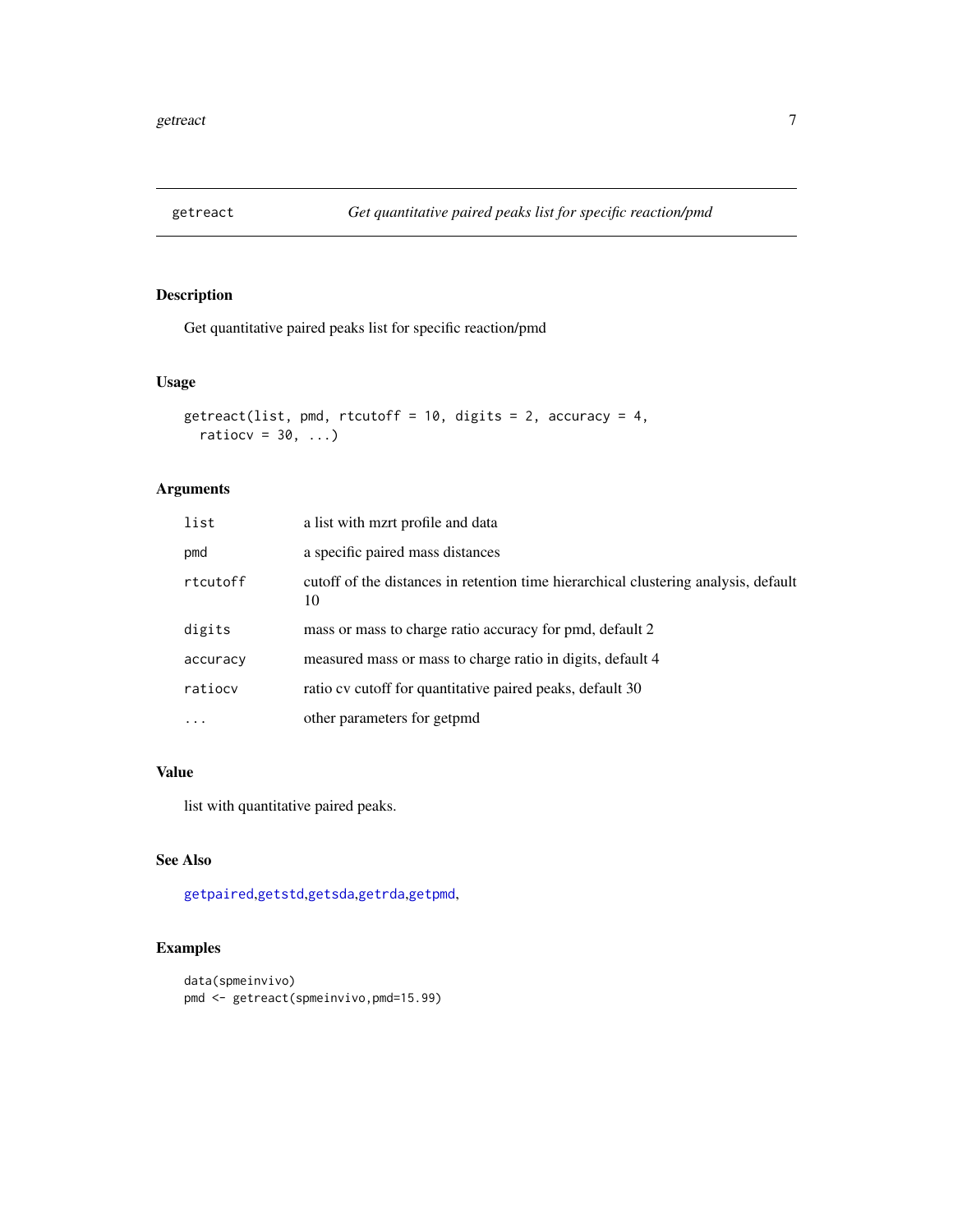<span id="page-7-1"></span><span id="page-7-0"></span>

Perform structure/reaction directed analysis for peaks list.

#### Usage

```
getsda(list, rtcutoff = 10, freqcutoff = 10, top = 50,
  corcutoff = NULL, digits = 2, accuracy = 4)
```
# Arguments

| list       | a list with mzrt profile                                                                       |
|------------|------------------------------------------------------------------------------------------------|
| rtcutoff   | cutoff of the distances in retention time hierarchical clustering analysis, default<br>10      |
| freqcutoff | cutoff of frequency of PMDs between RT cluster for peaks, default 10                           |
| top        | top n pmd frequency cutoff when the frequential is too small for large data set,<br>default 50 |
| corcutoff  | cutoff of the correlation coefficient, default NULL                                            |
| digits     | mass or mass to charge ratio accuracy for pmd, default 2                                       |
| accuracy   | measured mass or mass to charge ratio in digits, default 4                                     |

#### Value

list with tentative isotope, adducts, and neutral loss peaks' index, retention time clusters.

#### See Also

[getpaired](#page-3-1),[getstd](#page-8-1),[plotpaired](#page-13-1)

```
data(spmeinvivo)
pmd <- getpaired(spmeinvivo)
std <- getstd(pmd)
sda <- getsda(std)
```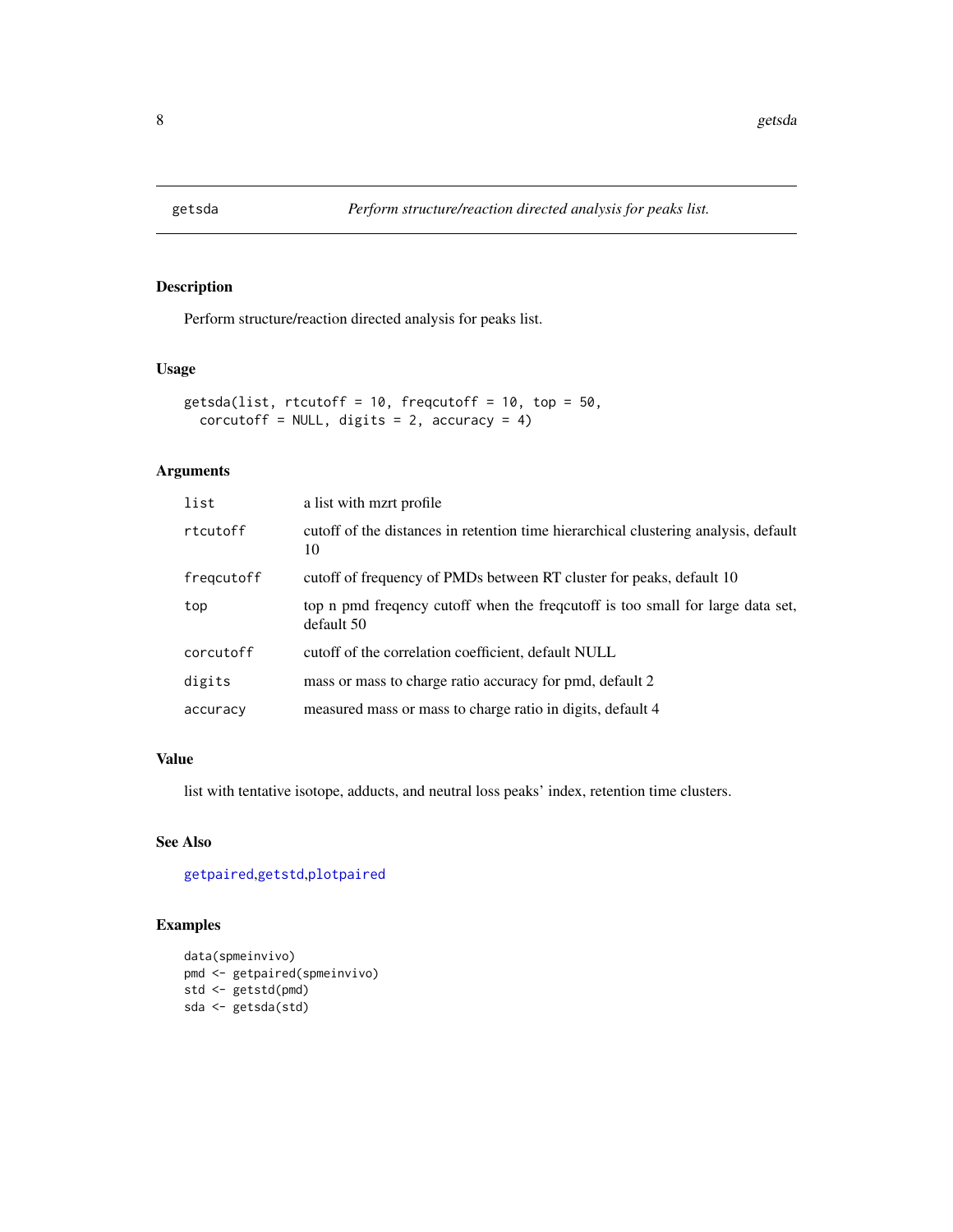<span id="page-8-1"></span><span id="page-8-0"></span>getstd *Find the independent ions for each retention time hierarchical clustering based on PMD relationship within each retention time cluster and isotope and return the index of the std data for each retention time cluster.*

#### Description

Find the independent ions for each retention time hierarchical clustering based on PMD relationship within each retention time cluster and isotope and return the index of the std data for each retention time cluster.

#### Usage

 $getsd(list, corcutoff = NULL, digits = 2, accuracy = 4)$ 

#### Arguments

| list      | a list from getpaired function                             |
|-----------|------------------------------------------------------------|
| corcutoff | cutoff of the correlation coefficient, default NULL        |
| digits    | mass or mass to charge ratio accuracy for pmd, default 2   |
| accuracy  | measured mass or mass to charge ratio in digits, default 4 |

#### Value

list with std mass index

#### See Also

[getpaired](#page-3-1),[getsda](#page-7-1),[plotstd](#page-15-1)

```
data(spmeinvivo)
pmd <- getpaired(spmeinvivo)
std <- getstd(pmd)
```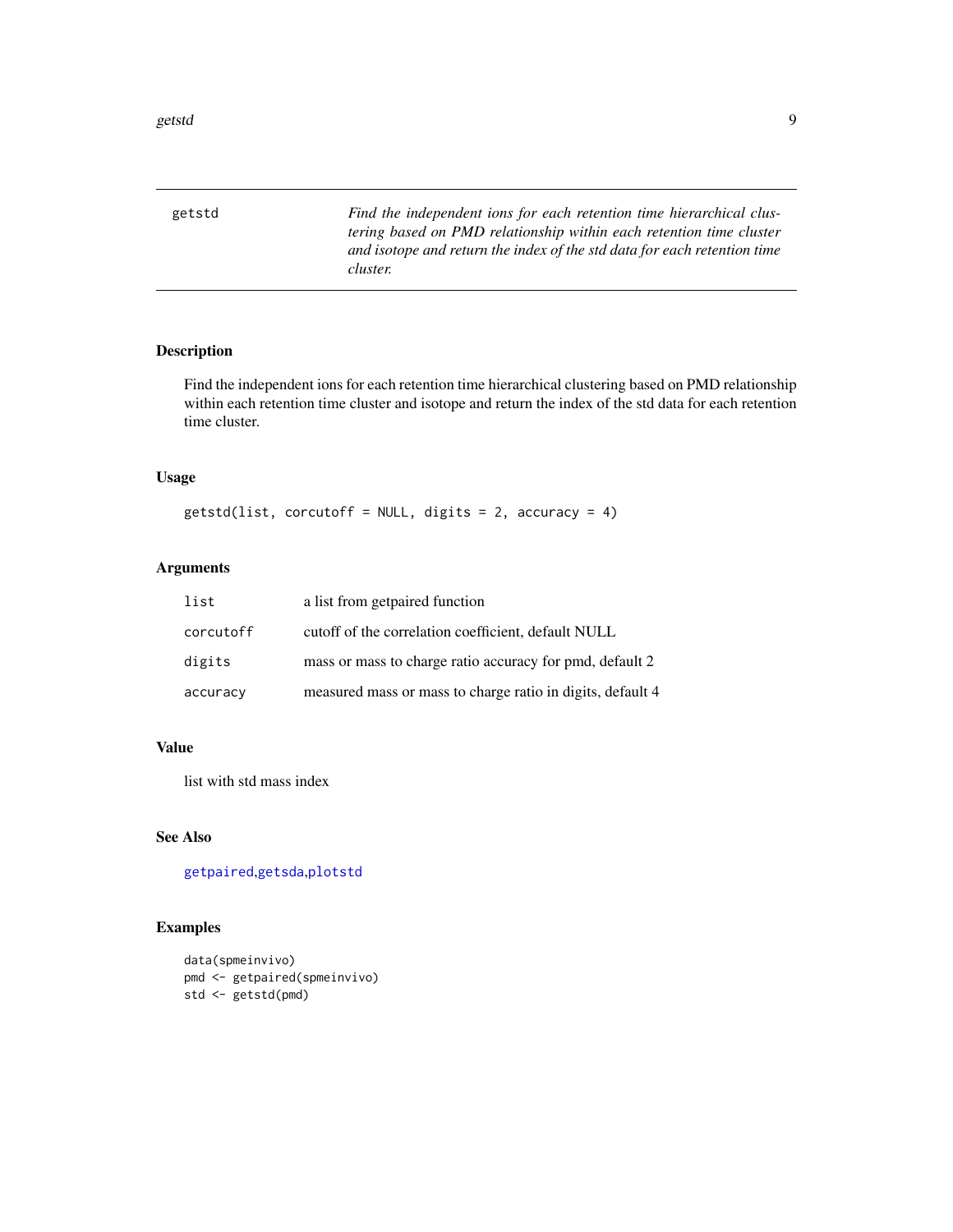<span id="page-9-0"></span>

Get multiple injections index for selected retention time

#### Usage

 $gettarget(rt, drt = 10, n = 6)$ 

#### Arguments

| rt   | retention time vector for peaks in seconds                         |
|------|--------------------------------------------------------------------|
| drt. | retention time drift for targeted analysis in seconds, default 10. |
| n    | max ions numbers within retention time drift windows               |

#### Value

index for each injection

#### Examples

```
data(spmeinvivo)
pmd <- getpaired(spmeinvivo)
std <- getstd(pmd)
index <- gettarget(std$rt[std$stdmassindex])
table(index)
```

```
globalstd GlobalStd algorithm with structure/reaction directed analysis
```
#### Description

GlobalStd algorithm with structure/reaction directed analysis

#### Usage

```
globalstd(list, rtcutoff = 10, ng = 10, corcutoff = NULL,
  freqcutoff = 10, top = 50, digits = 2, accuracy = 4)
```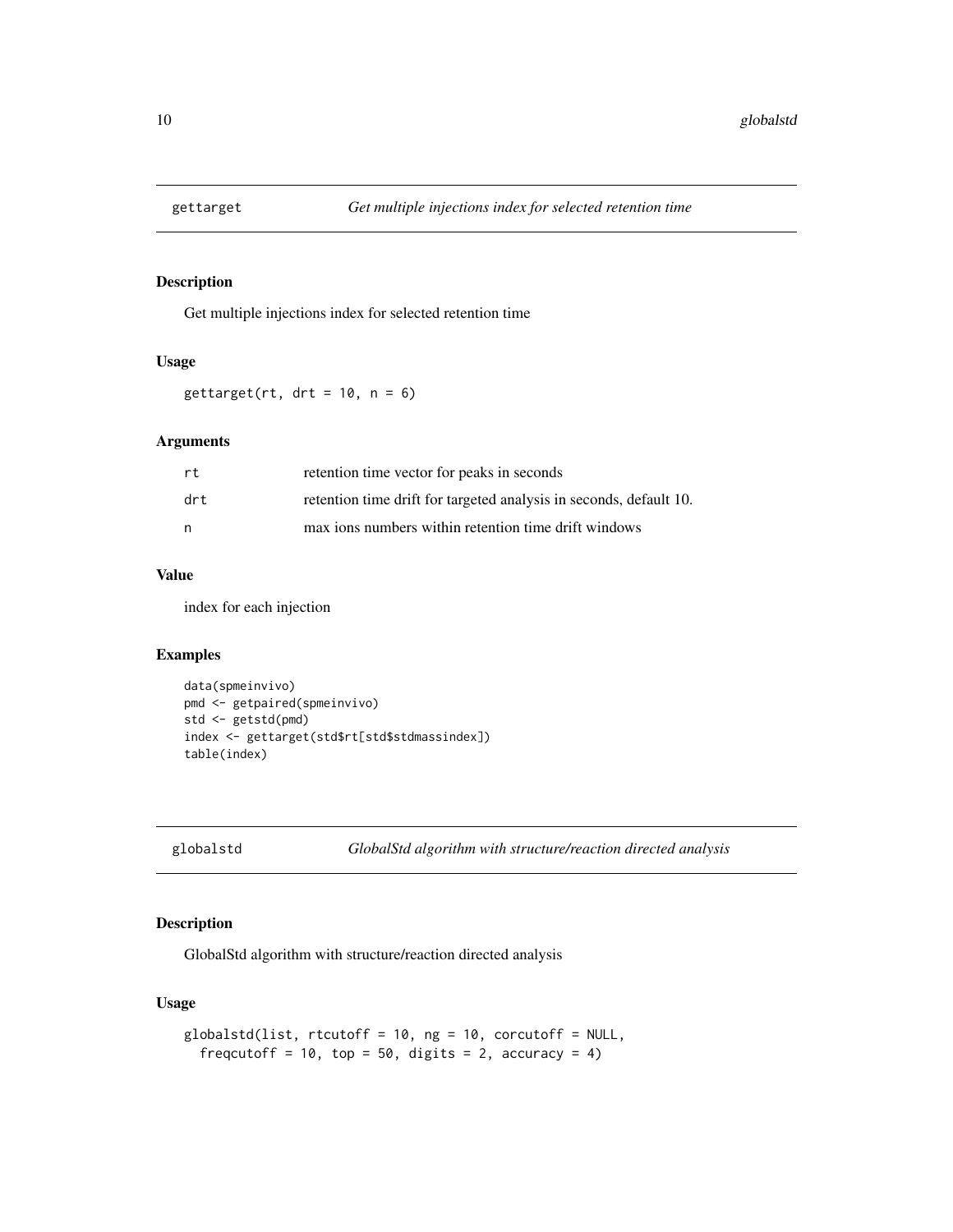#### <span id="page-10-0"></span>hmdb 11

#### Arguments

| list       | a peaks list with mass to charge, retention time and intensity data                           |
|------------|-----------------------------------------------------------------------------------------------|
| rtcutoff   | cutoff of the distances in cluster, default 10                                                |
| ng         | cutoff of global PMD's retention time group numbers                                           |
| corcutoff  | cutoff of the correlation coefficient, default NULL                                           |
| freqcutoff | cutoff of frequency of PMDs between RT cluster for independent peaks, default<br>10           |
| top        | top n pmd frequency cutoff when the frequetoff is too small for large data set,<br>default 50 |
| digits     | mass or mass to charge ratio accuracy for pmd, default 2                                      |
| accuracy   | measured mass or mass to charge ratio in digits, default 4                                    |

#### Value

list with GlobalStd algorithm processed data.

#### See Also

[getpaired](#page-3-1),[getstd](#page-8-1),[getsda](#page-7-1),[plotstd](#page-15-1),[plotstdsda](#page-16-1),[plotstdrt](#page-16-2)

#### Examples

data(spmeinvivo) re <- globalstd(spmeinvivo)

| шо |
|----|
|----|

A dataframe containing HMDB top 10000 unique accurate mass pmd *and related reactions*

# Description

A dataframe containing HMDB top 10000 unique accurate mass pmd and related reactions

#### Usage

data(hmdb)

#### Format

A dataframe with atoms numbers of C, H, O, N, P, S

percentage accuracy of atom numbers prediction

pmd pmd with two digits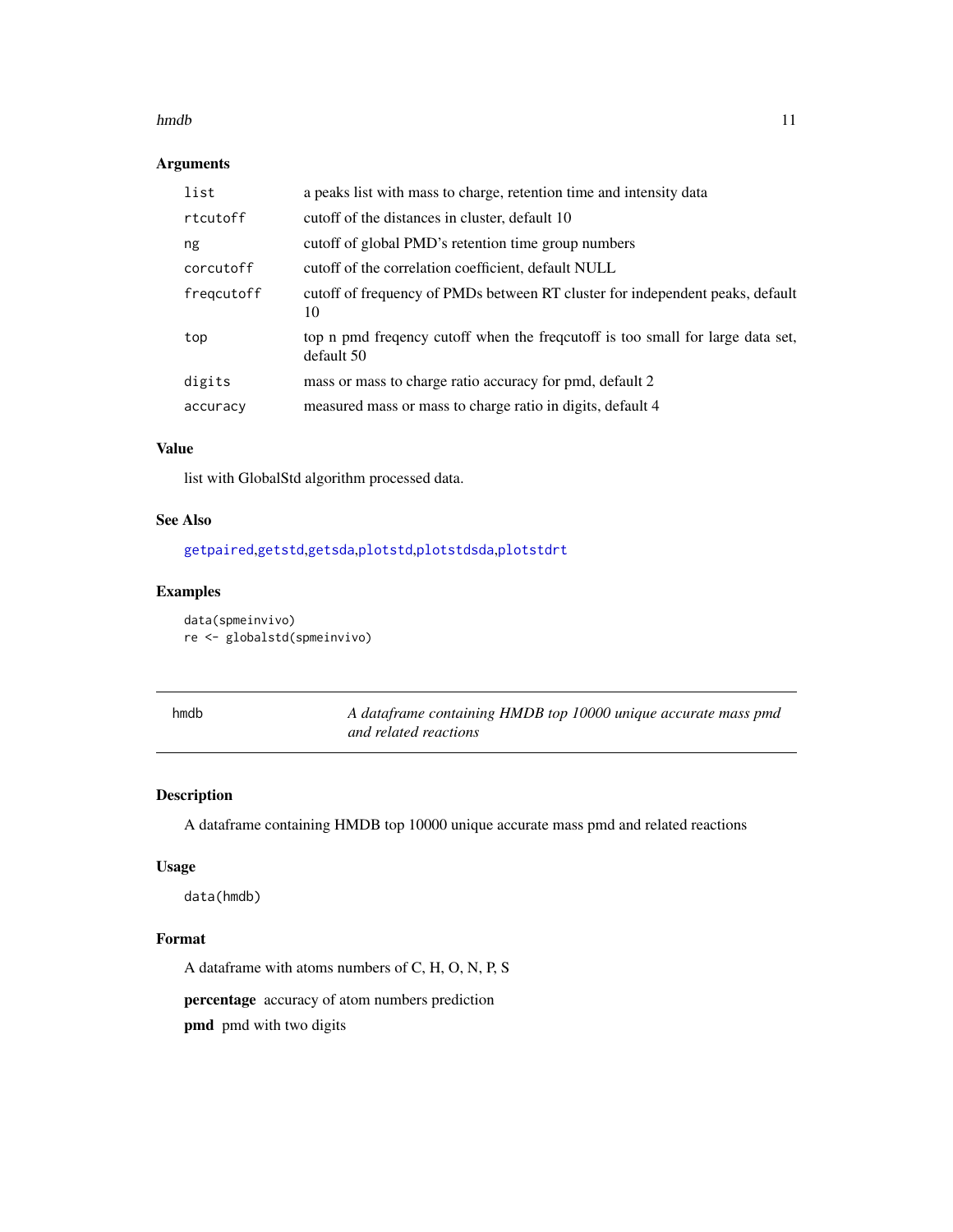<span id="page-11-0"></span>

A list dataset containing HMDB unique accurate mass pmd analysis results

#### Usage

data(hmdbp)

### Format

A list with two vectors

massp all unique hmdb mass probability across all pmds

pmdp pmds probability across all unique hmdb mass

| keggrall | A dataframe containing reaction related accurate mass pmd and re- |
|----------|-------------------------------------------------------------------|
|          | lated reaction formula with KEGG ID                               |

#### Description

A dataframe containing reaction related accurate mass pmd and related reaction formula with KEGG ID

#### Usage

data(keggrall)

#### Format

A dataframe with KEGG reaction, their realted pmd and atoms numbers of C, H, O, N, P, S

ID KEGG reaction ID

pmd pmd with three digits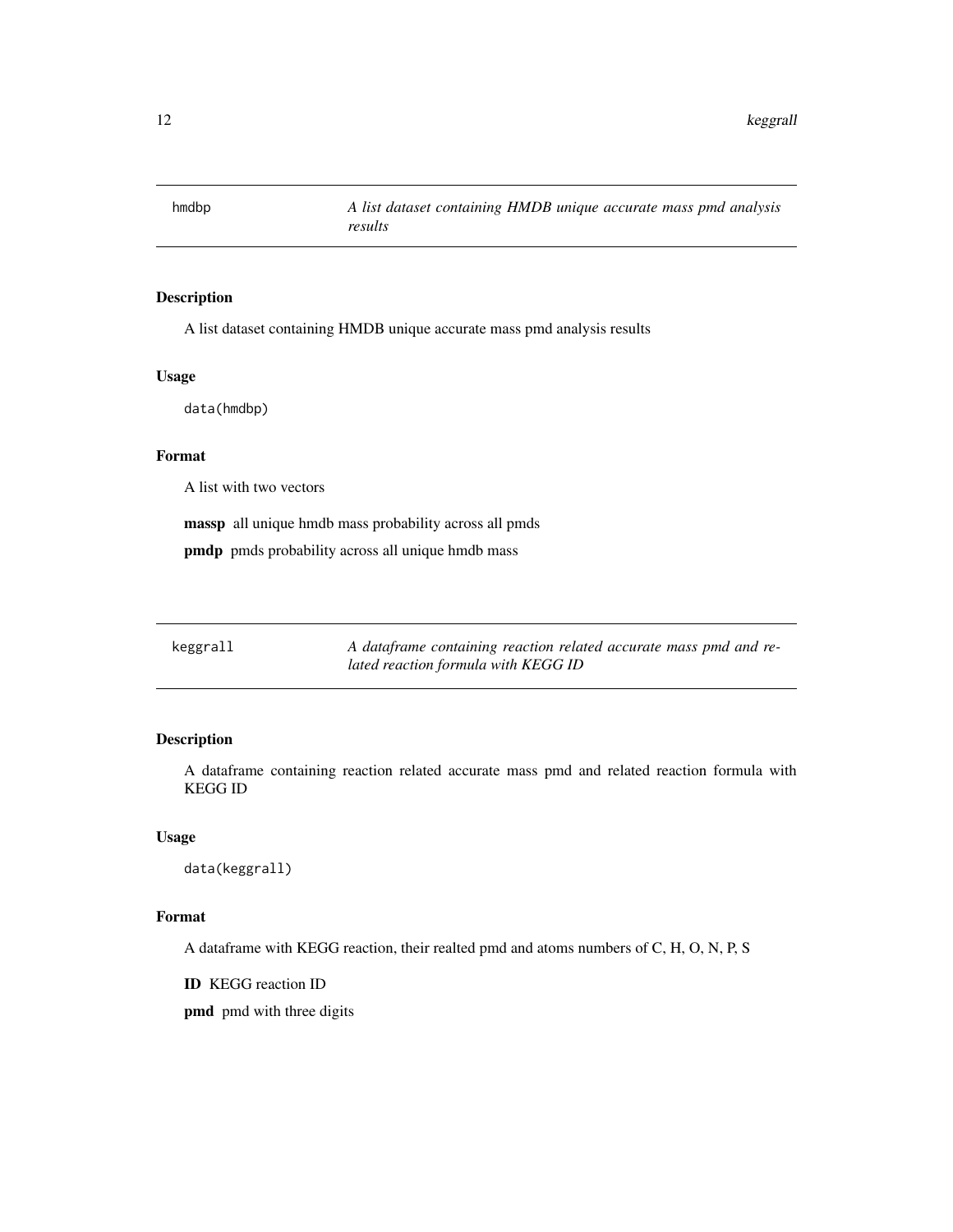<span id="page-12-0"></span>omics *A dataframe containing multiple reaction database ID and their related accurate mass pmd and related reactions*

#### Description

A dataframe containing multiple reaction database ID and their related accurate mass pmd and related reactions

#### Usage

data(omics)

#### Format

A dataframe with reaction and their realted pmd

KEGG KEGG reaction ID RHEA\_ID RHEA\_ID DIRECTION reaction direction MASTER\_ID master reaction RHEA ID ec ec reaction ID ecocyc ecocyc reaction ID macie macie reaction ID metacyc metacyc reaction ID reactome reactome reaction ID compounds reaction related compounds pmd pmd with two digits pmd2 pmd with three digits

pcasf *Compare matrices using PCA similarity factor*

#### Description

Compare matrices using PCA similarity factor

#### Usage

 $pcasf(x, y, dim = NULL)$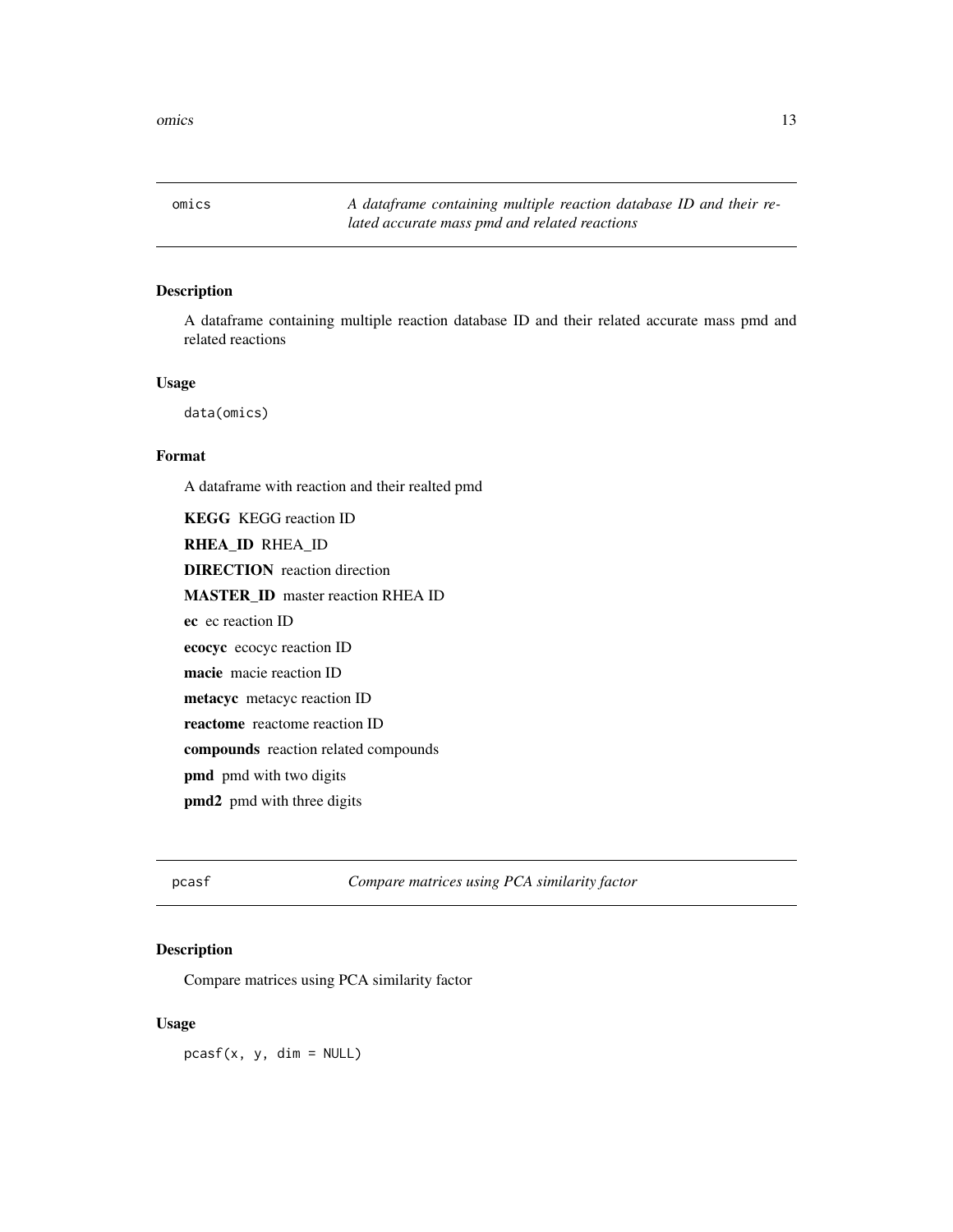#### <span id="page-13-0"></span>Arguments

| X   | Matrix with sample in column and features in row                  |
|-----|-------------------------------------------------------------------|
| v   | Matrix is compared to x.                                          |
| dim | number of retained dimensions in the comparison. Defaults to all. |

#### Value

Ratio of projected variance to total variance

#### Author(s)

Edgar Zanella Alvarenga

#### References

Singhal, A. and Seborg, D. E. (2005), Clustering multivariate time-series data. J. Chemometrics, 19: 427-438. doi: 10.1002/cem.945

#### Examples

```
c1 <- matrix(rnorm(16),nrow=4)
c2 <- matrix(rnorm(16),nrow=4)
pcasf(c1, c2)
```
#### <span id="page-13-1"></span>plotpaired *Plot the mass pairs and high frequency mass distances*

### Description

Plot the mass pairs and high frequency mass distances

#### Usage

```
plotpaired(list, index = NULL, ...)
```
#### Arguments

| list                    | a list from getpaired function     |
|-------------------------|------------------------------------|
| index                   | index for PMD value                |
| $\cdot$ $\cdot$ $\cdot$ | other parameters for plot function |

# See Also

[getpaired](#page-3-1), [globalstd](#page-9-1)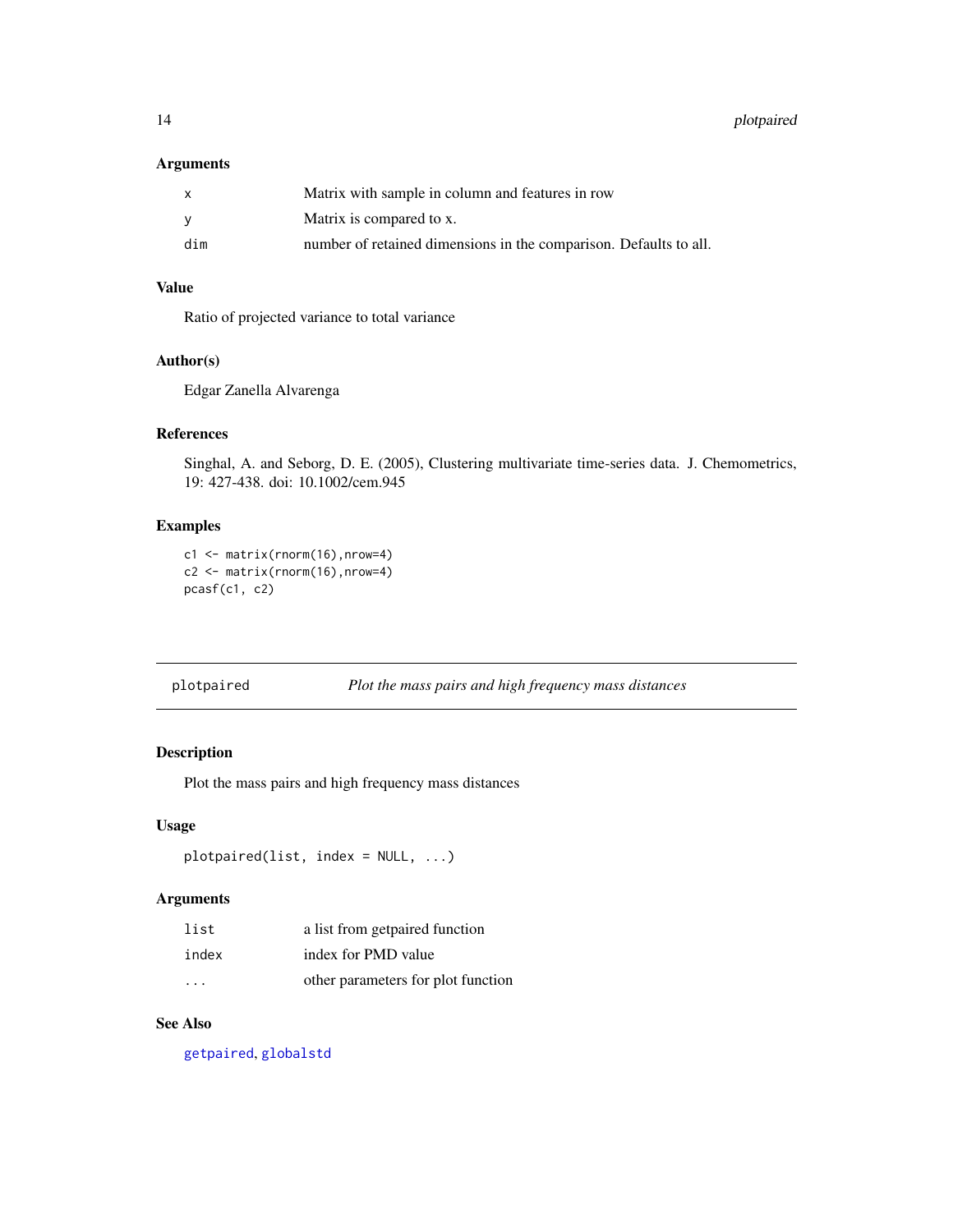#### <span id="page-14-0"></span>plotrtg that the state of the state of the state of the state of the state of the state of the state of the state of the state of the state of the state of the state of the state of the state of the state of the state of t

#### Examples

```
data(spmeinvivo)
pmd <- getpaired(spmeinvivo)
plotpaired(pmd)
```

| plotr | ø |
|-------|---|
|       | ┑ |

plot the retention time group

# Description

Plot the retention time group

### Usage

plotrtg(list, ...)

#### Arguments

| list     | a list from getpaired function     |
|----------|------------------------------------|
| $\cdots$ | other parameters for plot function |

#### See Also

[getpaired](#page-3-1), [globalstd](#page-9-1)

#### Examples

```
data(spmeinvivo)
pmd <- getpaired(spmeinvivo)
plotrtg(pmd)
```
plotsda *Plot the specific structure directed analysis(SDA) groups*

#### Description

Plot the specific structure directed analysis(SDA) groups

#### Usage

plotsda(list, ...)

| list     | a list from getpmd function        |
|----------|------------------------------------|
| $\cdots$ | other parameters for plot function |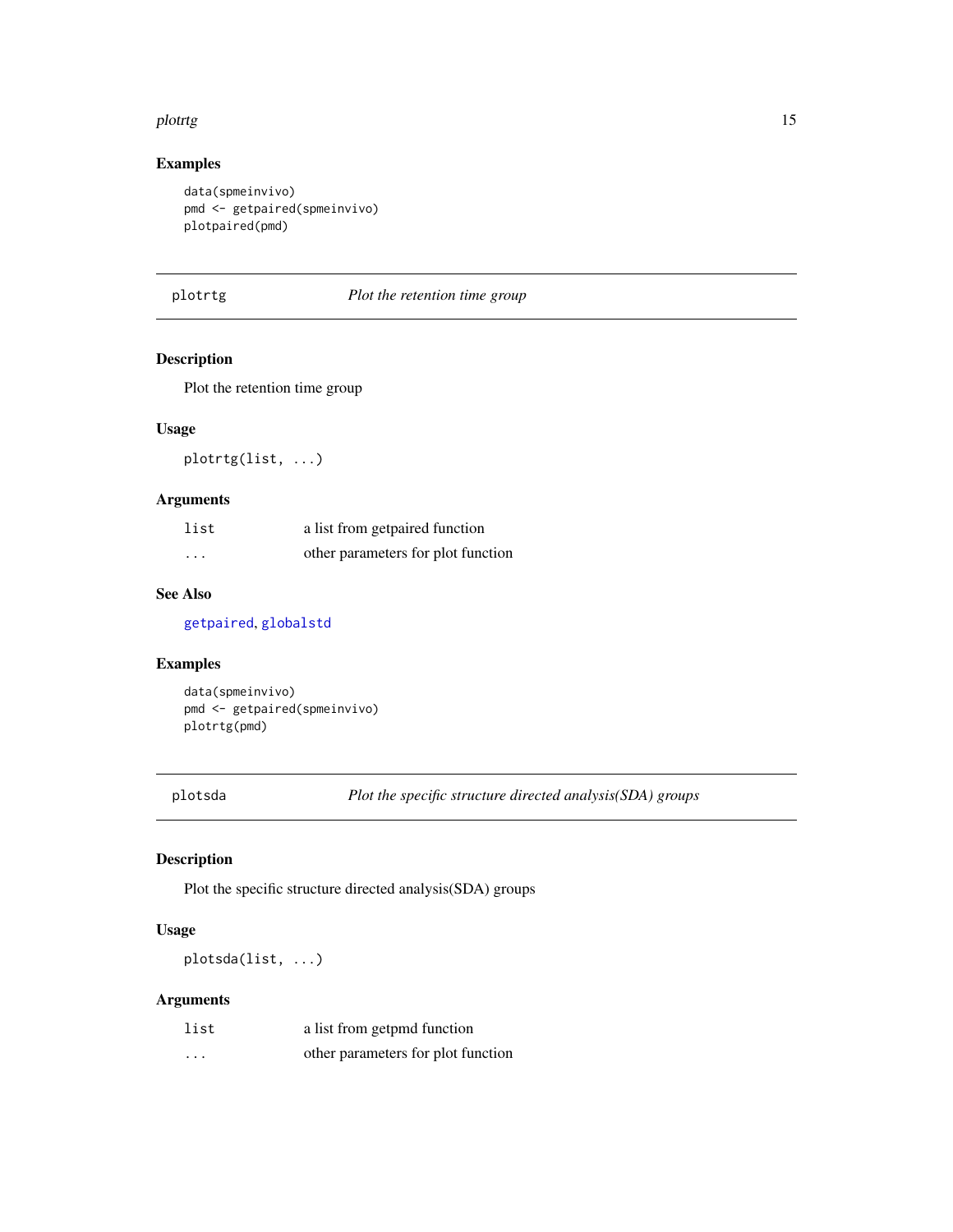#### <span id="page-15-0"></span>16 plotstd

# See Also

[getstd](#page-8-1), [globalstd](#page-9-1),[plotstd](#page-15-1),[plotpaired](#page-13-1),[plotstdrt](#page-16-2)

#### Examples

```
data(spmeinvivo)
re <- getpmd(spmeinvivo,pmd=78.9)
plotsda(re)
```
#### <span id="page-15-1"></span>plotstd *Plot the std mass from GlobalStd algorithm*

#### Description

Plot the std mass from GlobalStd algorithm

#### Usage

plotstd(list)

# Arguments

list a list from getstd function

### See Also

[getstd](#page-8-1), [globalstd](#page-9-1)

```
data(spmeinvivo)
pmd <- getpaired(spmeinvivo)
std <- getstd(pmd)
plotstd(std)
```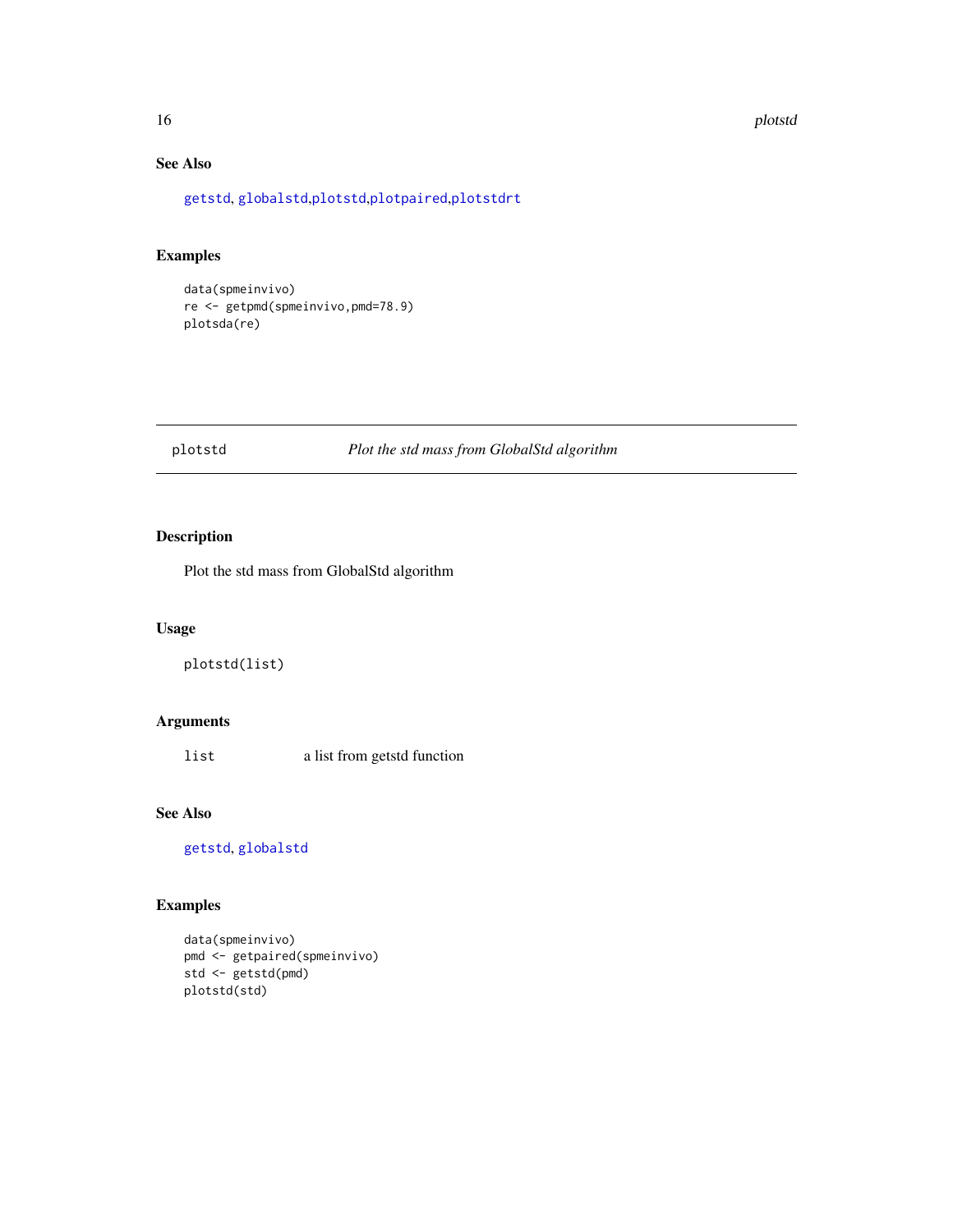<span id="page-16-2"></span><span id="page-16-0"></span>

Plot the std mass from GlobalStd algorithm in certain retention time groups

#### Usage

```
plotstdrt(list, rtcluster, ...)
```
### Arguments

| list      | a list from getstd function        |
|-----------|------------------------------------|
| rtcluster | retention time group index         |
| .         | other parameters for plot function |

#### See Also

[getstd](#page-8-1), [globalstd](#page-9-1),[plotstd](#page-15-1),[plotpaired](#page-13-1),[plotstdsda](#page-16-1)

#### Examples

data(spmeinvivo) pmd <- getpaired(spmeinvivo) std <- getstd(pmd) plotstdrt(std,rtcluster = 6)

<span id="page-16-1"></span>

| plotstdsda | Plot the std mass from GlobalStd algorithm in structure directed anal- |
|------------|------------------------------------------------------------------------|
|            | $\gamma$ sis(SDA) groups                                               |

#### Description

Plot the std mass from GlobalStd algorithm in structure directed analysis(SDA) groups

#### Usage

plotstdsda(list, index = NULL, ...)

| list    | a list from getsda function        |
|---------|------------------------------------|
| index   | index for PMD value                |
| $\cdot$ | other parameters for plot function |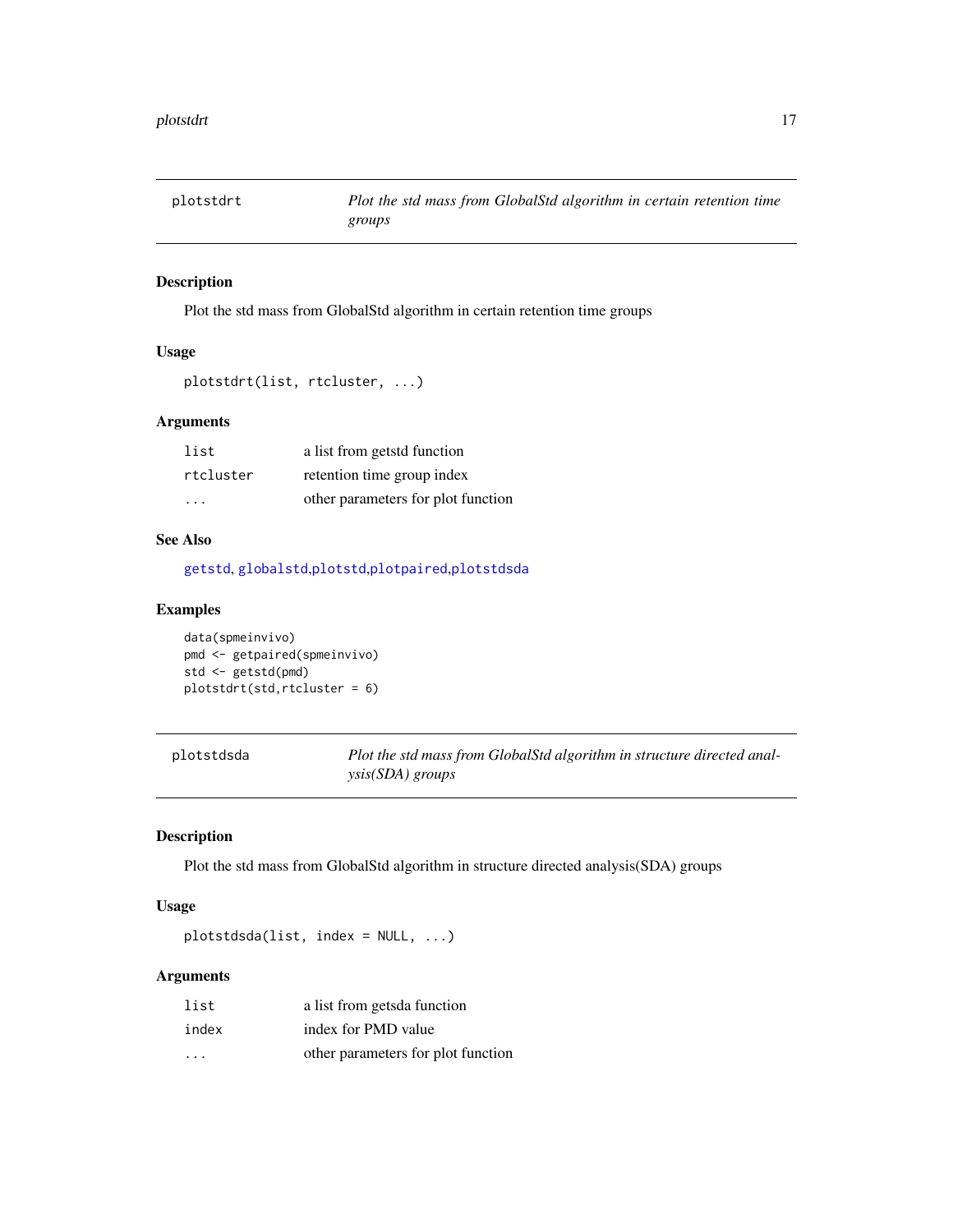# <span id="page-17-0"></span>See Also

[getstd](#page-8-1), [globalstd](#page-9-1),[plotstd](#page-15-1),[plotpaired](#page-13-1),[plotstdrt](#page-16-2)

#### Examples

```
data(spmeinvivo)
re <- globalstd(spmeinvivo)
plotstdsda(re)
```
runPMD *Shiny application for PMD analysis*

#### Description

Shiny application for PMD analysis

#### Usage

runPMD()

sda *A dataset containing common Paired mass distances of substructure, ions replacements, and reaction*

#### Description

A dataset containing common Paired mass distances of substructure, ions replacements, and reaction

#### Usage

data(sda)

#### Format

A data frame with 94 rows and 4 variables:

PMD Paired mass distances

origin potentical sources

Ref. references

mode positive, negative or both mode to find corresponding PMDs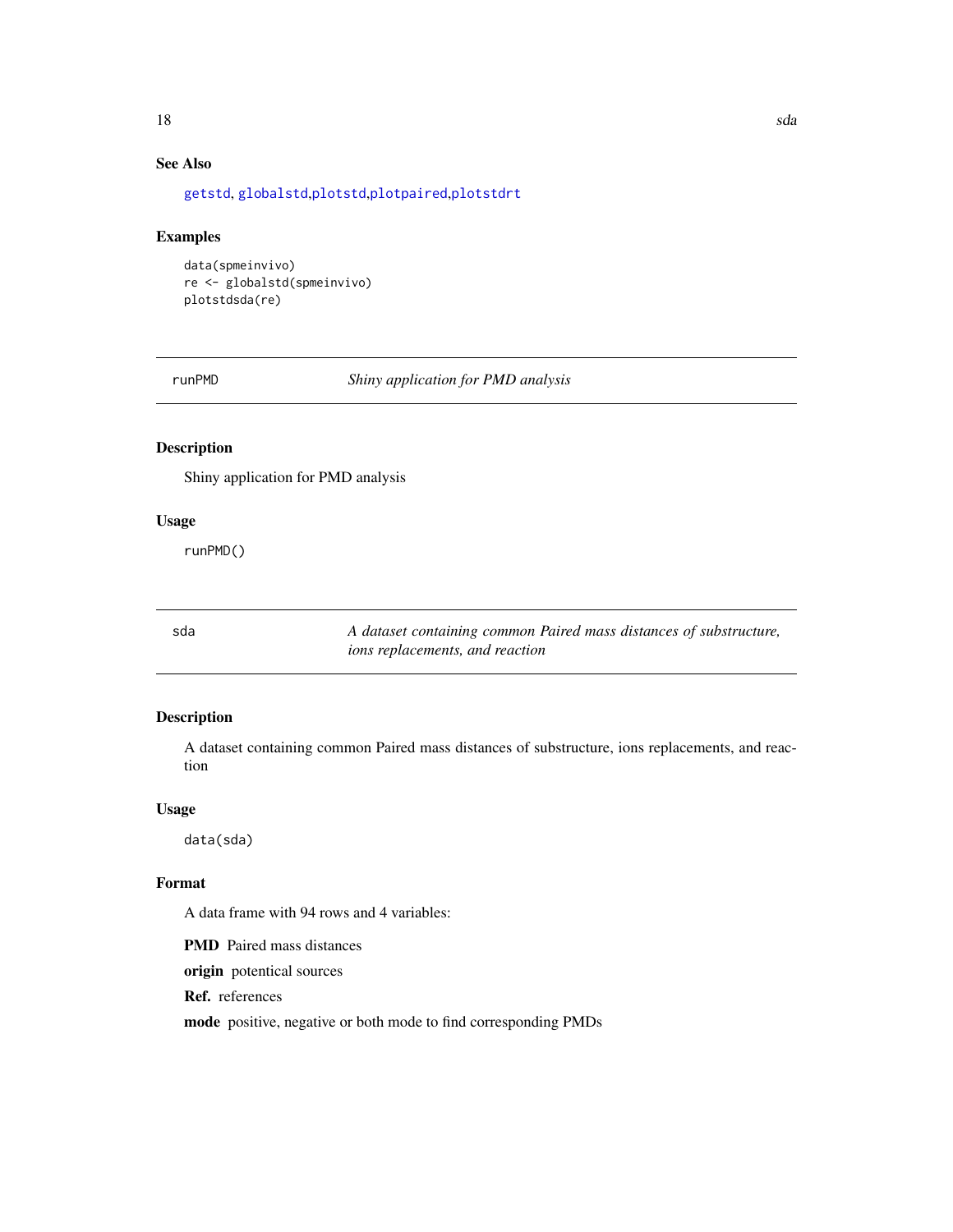<span id="page-18-0"></span>spmeinvivo *A peaks list dataset containing 9 samples from 3 fish with triplicates samples for each fish from LC-MS.*

# Description

A peaks list dataset containing 9 samples from 3 fish with triplicates samples for each fish from LC-MS.

#### Usage

data(spmeinvivo)

# Format

A list with 4 variables from 1459 LC-MS peaks:

mz mass to charge ratios

rt retention time

data intensity matrix

group group information